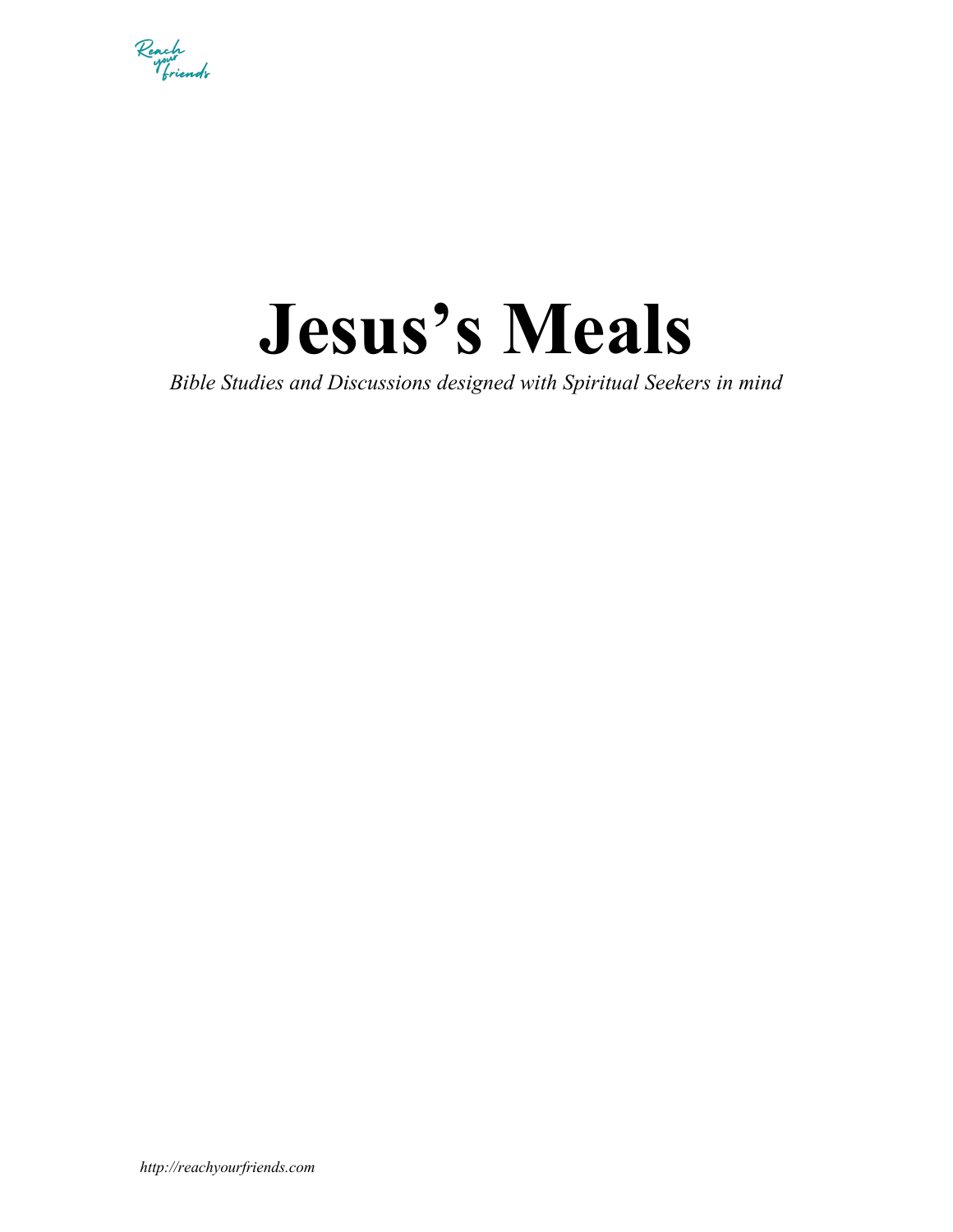

Meals in the Biblical world were events that had far greater implications than just nourishing one's body with food. Who would be invited? What would be served? Meals defined one's social class in a society too wrapped up in status. Sharing a meal with someone would also connote intimacy and friendship. Fast food and frozen dinners that define today's common meal would have been unthinkable during Jesus' time. This short GIG series is an attempt to show a picture of Jesus at his most intimate moments—his meals.

# **The Studies**

I have divided this series into five studies:

- Jesus and the Tax Collector
- Jesus and the Sinful Woman
- Jesus and the Crowd
- Jesus and the Prideful Guests
- Jesus and His followers

Each of these studies will paint a unique portrait of Jesus—a portrait that perhaps is not readily practiced among the religious of today.

- **1.** Jesus and the Tax Collector: Through this study, we see Jesus interacting with the outcasts of society. Imagine seeing a local pastor at a gay club or a Sunday School teacher walking into a sleazy bar. Unfortunately, our minds jump to many conclusions, questioning the integrity of the leader. Unlike his contemporaries, Jesus—the religious guy—attends a party with the outcasts. **HOPE: To show that Jesus was not about the religious folks.**
- **2.** Jesus and the Sinful Woman: In this study, Jesus allows a local prostitute to bathe him. Her very assets that seduce people—her hair—become assets that worship the Lord.

**HOPE: To illustrate that all are welcomed in Jesus' family.**

- **3.** Jesus and the Crowd: In this study, Jesus shares a meal with the common person, the crowd. While the disciples see the crowd as a nuisance, Jesus sees them with compassion. He feeds them so that they have eaten abundantly. The little the disciples have, he converts to feed many. **HOPE: Jesus takes the little we have to do make an amazing miracle, and Jesus offers us a life of abundance not survival.**
- **4.** Jesus and the Prideful Guests: In this study, Jesus is seen reprimanding those who pursue greatness by means of pride. Jesus exhorts his friends to choose humility as the path to greatness (something Jesus exhibits).

**HOPE: This study has very practical applications, allowing the participants**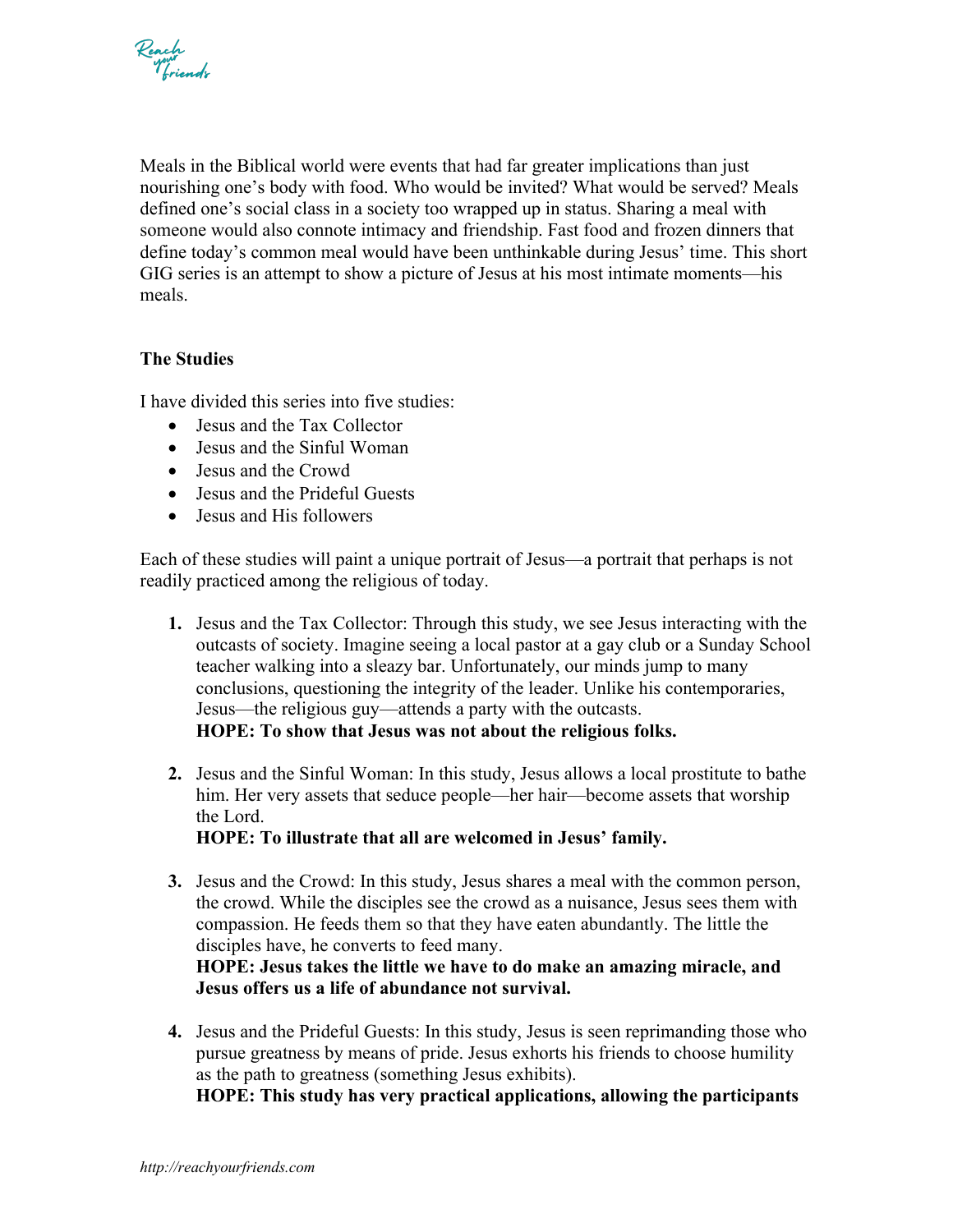

# **to see what it would be like if they were to choose humility. Would Jesus come through?**

**5.** Jesus and His Followers: This Passover meal is Jesus' final meal before his trial and execution. This study foreshadows and illustrates the Gospel—Jesus as the perfect Passover lamb.

**HOPE: To encourage participants to trust in the blood of Jesus for their salvation.**

# **The Format**

I have divided each study into six components (some adapted from John Teter):

**The Hook:** This section is more or less an ice-breaker, to help the group feel comfortable with one another. In this section, we will also revisit the previous week's application to discuss how people are applying the message of scripture and to ask a question that will introduce us into the text of the week.

**The Message:** In this section we are studying the text. I understand that in a GIG people will be asking questions and we may follow a different route than the questions that I have written. In this section, I want people who are skeptical about Jesus to be open to how Jesus may be speaking to them.

**Modernizing the Message:** I would like participants to see these stories as working out today. The stories of scripture are not just great stories that happened then, but to see how this story would make sense to us in today's language.

**Lessons:** This section allows the summarizing of the message. What are the important lessons we can draw from this section of scripture?

**Personal Testimony:** This section is the most important and perhaps the most difficult to do. How have I seen these lessons play themselves out in my life. The more specific the story, the better impact it will make on the group. The group will only go as far as I go in terms of vulnerability.

**Application:** These GIGs are not just a spectator sport, but an opportunity for us to participate together and basically practice the faith for a few weeks to see if it actually works.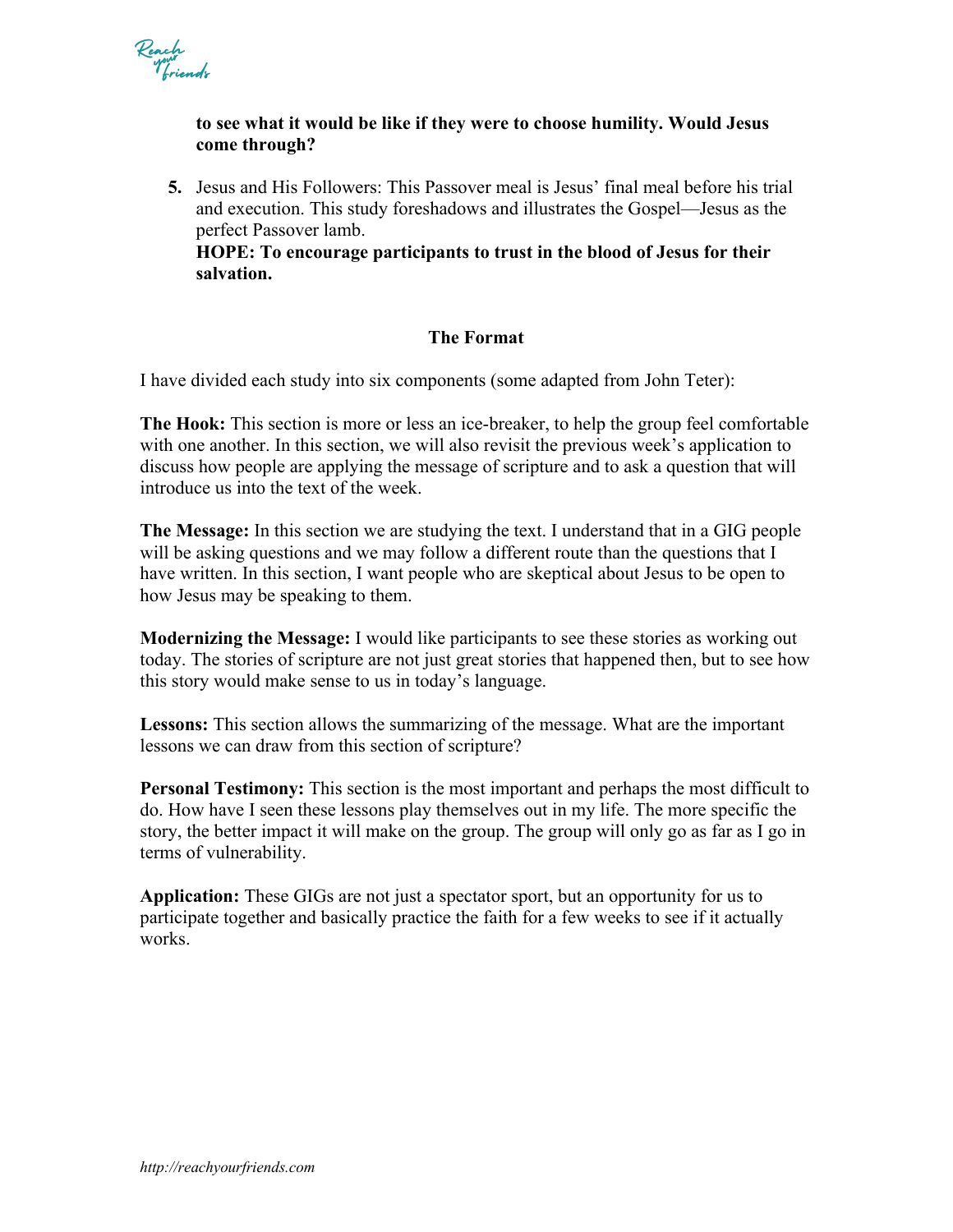Reach<br>Voicendr

# **Jesus and the Tax Collector**

*Jesus' Meals 1/5 Luke 5. 27-32*

# **The Hook**

- When was the last time you felt as an outsider? How did you feel?
- What do you think Jesus thinks of outsiders?

## **The Message**

- Describe a party if Jesus were the guest of honor. Who would be there? What kind of food is served? Music?
- Read Luke 5.27-32
- Explain terms: Tax Collector, Pharisee, Teacher of the Law
	- o Many tax collectors were crooks and traitors. They were traitors because they were collecting money on behalf of the Romans (the oppressors), and crooks because they usually collected more than the tax and kept the extra for themselves.
	- o The Pharisees and Teachers of the Law were the religious elite of Ancient Jewish society. They kept and encouraged high morals.
- How was Levi viewed by his society?
- Who is invited to Levi's feast?
- Why do you think the religious elite complained?
- What was the danger in identifying and feasting with the outcasts of society?
- How does Jesus respond to the criticism of the elites?
- Who is "sick" in this passage? Who is respectable?
	- o The religious elite were also sick, but they did a good job covering the outside to make them look respectable. Jesus came to especially party with the non-religious.
- With whom do you identify in this passage?
	- o Levi—left everything to follow Jesus
	- o Levi's friends—checking out this Jesus guy
	- o Pharisees—Relying on tradition as a religious experience

#### **Modernizing the Message**

- How would you tell this story in the  $21<sup>st</sup>$  Century? Who would be the tax collector? Pharisee?
- How would you change your description of the party with Jesus as the guest of honor?

#### **Lessons**

- Jesus came for those who are sick.
- Jesus is not only for the religious people.
- We are all sick one way or another—even us religious elites
- Jesus seeks to identify with the "outcasts". (He spends his time with Levi and not the Pharisees)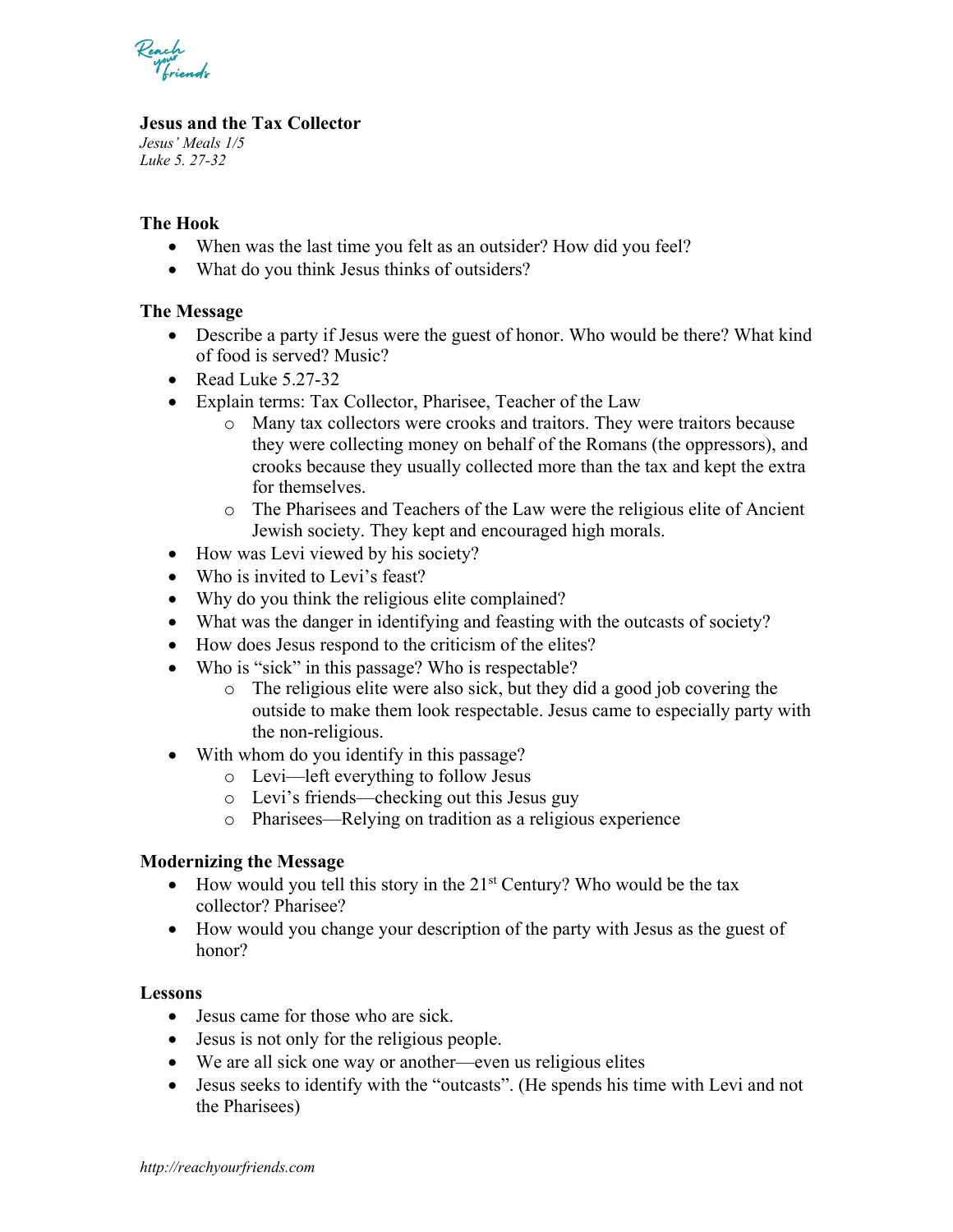

## **Personal Testimony**

- How have I seen Jesus outside of "religion"? Tell a story at how Jesus met you somewhere where we wouldn't expect him to be (i.e. outside of the church).
- How has Jesus identified with you when you were "sick"?

## **Application**

- What needs to happen for you to be like Levi—leave everything and follow Jesus?
- Index Cards
	- o What is a question about God or the Bible you are thinking about?
	- o What is an area of your life you are struggling with that I can be praying for?

#### **Luke 5.27-32**

 $27$  After this, Jesus went out and saw a tax collector named Levi, sitting in his office. Jesus said to him, "Follow me." 28 Levi got up, left everything, and followed him. 29 Then Levi had a big feast in his house for Jesus, and among the guests was a large number of tax collectors and other people.  $30$  Some Pharisees and some teachers of the Law who belonged to their group complained to Jesus' disciples. "Why do you eat and drink with tax collectors and other outcasts?" they asked. 31 Jesus answered them, "People who are well do not need a doctor, but only those who are sick. <sup>32</sup> I have not come to call respectable people to repent, but outcasts."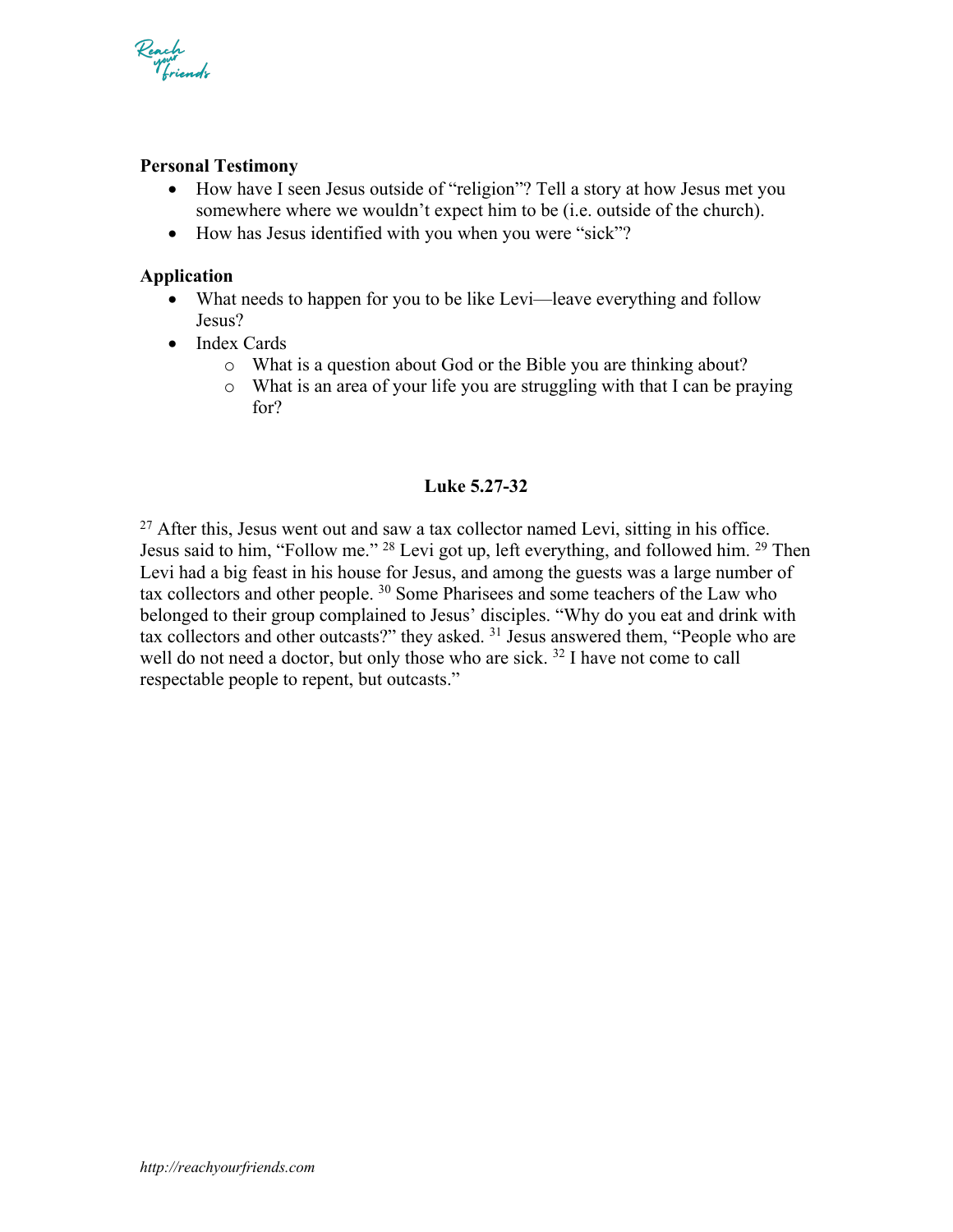Reach<br>Voicendr

# **Jesus and the Sinful Woman**

*Jesus' Meals 2/5 Luke 7.36-50*

# **The Hook**

- How have you seen Jesus work outside the religious box?
- What do you think it will take for someone to approach Jesus?
- What is the secret to loving others? (Why can some people love more than others?)

#### **The Message**

- Read Luke 7.36-50
- Who are the characters in this story?
- What can we speculate about this woman?
	- o Because the text says she led a sinful life, it is fair to speculate that she was a prostitute
- How would you feel if you were Simon and you saw this scene at your home?
- How do you think the woman felt?
- Describe the scene.
- How would you campare Simon to the woman?
	- o Pharisee  $\leftrightarrow$  Prostitute
	- $\circ$  Nameless
	- $\circ$  Respectable  $\leftrightarrow$  Sick
- How does the woman worship Jesus?
	- o Rather than keeping her hair in tact, even covered, this woman uses her scandalously long hair to wipe Jesus' feet. What she has used as a seductive tool to solicit clients, she is using to worship Jesus. Her hair is perhaps her greatest asset. For too much time she has used it for sin, and now she is using it for glory.
- What is Jesus' purpose in telling Simon the story of the canceled debt?
- How does the story (parable) relate to the situation? Who is in a greater debt?
	- o Note that both have a debt that needs forgiveness!

#### **Modernizing the Message**

• How would you tell this story in the  $21<sup>st</sup>$  century? Who would be the woman? The Pharisee?

#### **Lessons**

- Jesus wants us to use our assets for good
- Jesus accepts us in our worst state
- Being forgiven has a direct correlation on how we love others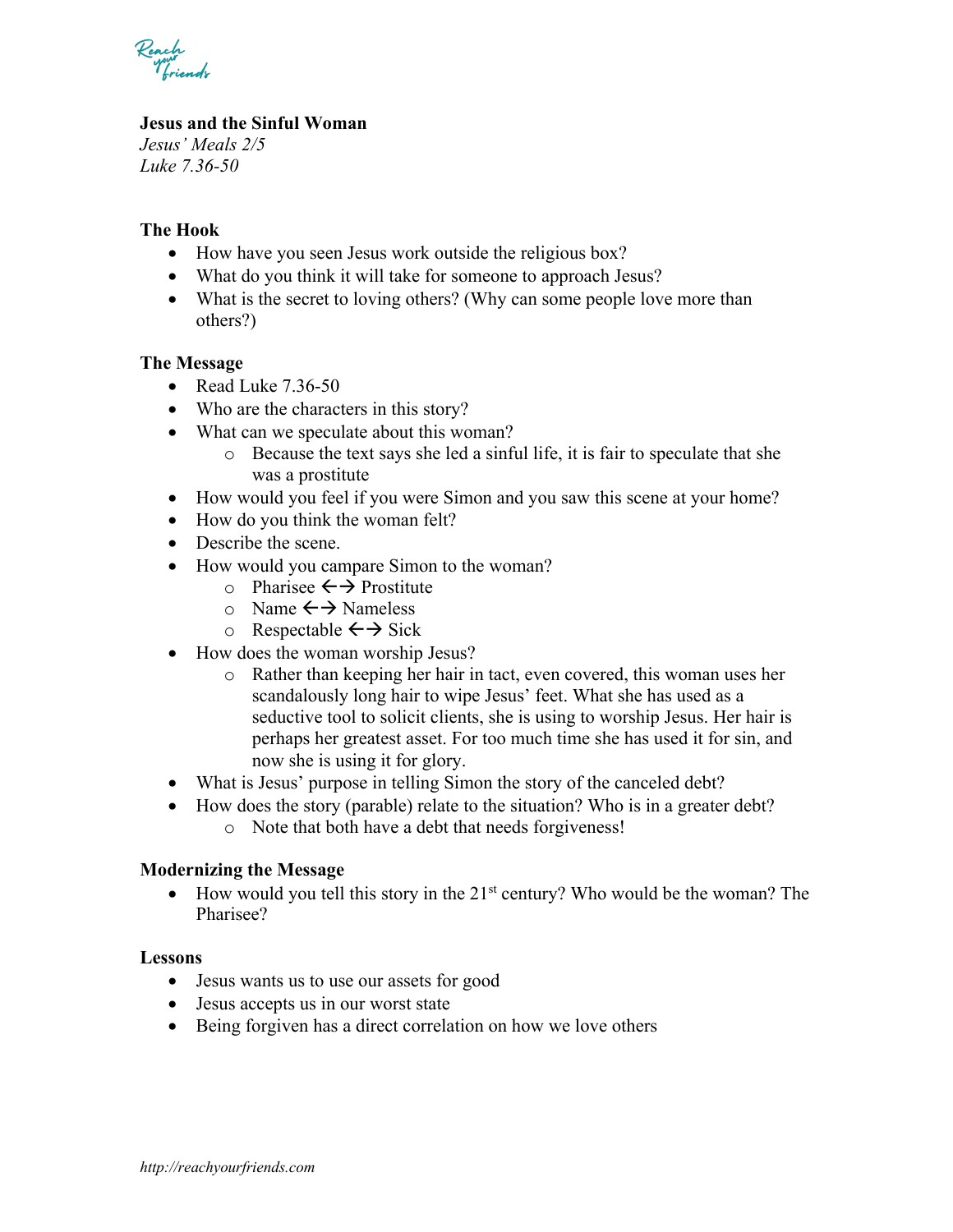

#### **Personal Testimony**

- How have you lived as one who loves much? Share a story about how Jesus has forgiven you your many sins.
- How have you used your assets for sin? How has God redeemed them for good?

#### **Application**

- What would you need to go to Jesus like this woman?
- What are some of your assets that you could turn to good?
- Index Cards
	- o What is a question about God or the Bible you are thinking about?
	- o What is an area of your life you are struggling with that I can be praying for?

#### **Luke 7.36-50**

 $36$  A Pharisee invited Jesus to have dinner with him, and Jesus went to his house and sat down to eat. 37 In that town was a woman who lived a sinful life. She heard that Jesus was eating in the Pharisee's house, so she brought an alabaster jar full of perfume <sup>38</sup> and stood behind Jesus, by his feet, crying and wetting his feet with her tears. Then she dried his feet with her hair, kissed them, and poured the perfume on them. <sup>39</sup> When the Pharisee saw this, he said to himself, "If this man really were a prophet, he would know who this woman is who is touching him; he would know what kind of sinful life she lives!" <sup>40</sup> Jesus spoke up and said to him, "Simon, I have something to tell you." "Yes, teacher," he said, "tell me." <sup>41</sup> "There were two men who owed money to a moneylender," Jesus began. "One owed him five hundred silver coins and the other owed him fifty. <sup>42</sup> Neither of them could pay him back, so he canceled the debts of both. Which one, then, will love him more?" <sup>43</sup> "I suppose," answered Simon, "that it would be the one who was forgiven more." "You are right," said Jesus. <sup>44</sup> Then he turned to the woman and said to Simon, "Do you see this woman? I came into your home, and you gave me no water for my feet, but she has washed my feet with her tears and dried them with her hair. 45 You did not welcome me with a kiss, but she has not stopped kissing my feet since I came. <sup>46</sup> You provided no olive oil for my head, but she has covered my feet with perfume. <sup>47</sup> I tell you, then, the great love she has shown proves that her many sins have been forgiven. But whoever has been forgiven little shows only a little love."<sup>48</sup> Then Jesus said to the woman, "Your sins are forgiven you." 49 The others sitting at the table began to say to themselves, "Who is this, who even forgives sins?" 50 But Jesus said to the woman, "Your faith has saved you; go in peace."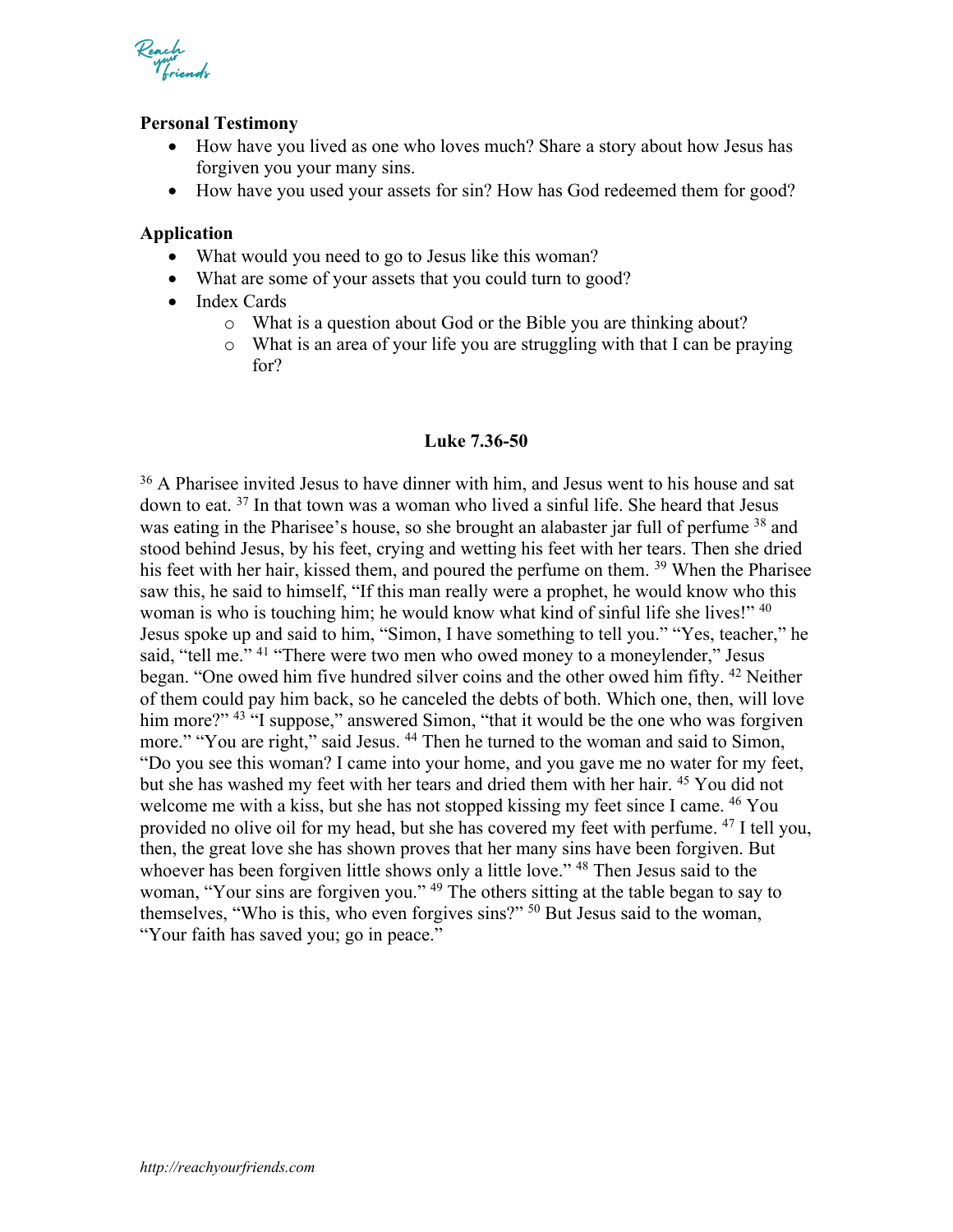Reach<br>Voicendr

# **Jesus and the Crowd**

*Jesus' Meals 3/5 Luke 9.10-17*

# **The Hook**

- How have you seen Jesus turn your assets into good this past week?
- What is your favorite food? Describe your most satisfying meal of all time?

# **The Message**

- Read Luke 9.10-17
- Describe the crowds that are following Jesus
- How do the disciples view the crowd?
- How does Jesus view the crowd?
- What would it take to feed 5000 people?
- How does Jesus expect his disciples to feed with so little?
- Describe the miraculous feeding as if you were one of the crowd who was fed
- Describe the feeding as if you were one of the disciples
- Why are twelve baskets left over at the end?

# **Modernizing the Message**

- How would this story look like today?
- What is a modern day example of what Jesus' popularity might look like?

#### **Lessons**

- Jesus provides abundantly so that his people can eat all that they want
- Jesus takes the little we have (five loaves) to make great things happen

# **Personal Testimony**

- Tell a story about how Jesus has taken the little you have to make great things happen
- Tell a story about the life you have with Jesus is one of abundance and not just survival.

# **Application**

- What amazing things do you want Jesus to do with what you have?
- Practical steps you can take to trust in Jesus with the little you have
- Index Cards
	- o What is a question about God or the Bible you are thinking about?
	- o What is an area of your life you are struggling with that I can be praying for?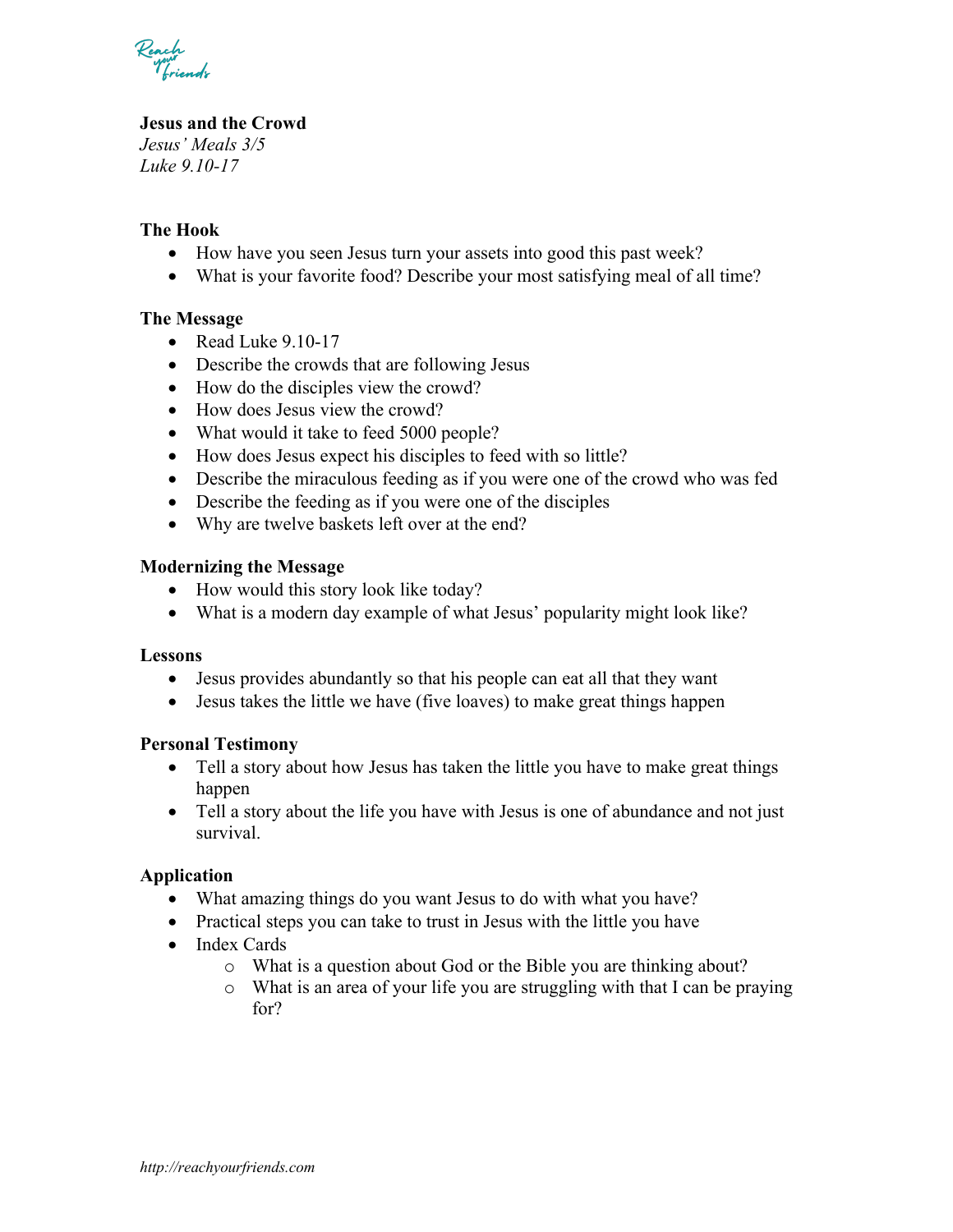

## **Luke 9.10-17**

10 The apostles came back and told Jesus everything they had done. He took them with him, and they went off by themselves to a town named Bethsaida. 11 When the crowds heard about it, they followed him. He welcomed them, spoke to them about the Kingdom of God, and healed those who needed it. 12 When the sun was beginning to set, the twelve disciples came to him and said, "Send the people away so that they can go to the villages and farms around here and find food and lodging, because this is a lonely place." 13 But Jesus said to them, "You yourselves give them something to eat." They answered, "All we have are five loaves and two fish. Do you want us to go and buy food for this whole crowd?" 14 (There were about five thousand men there.) Jesus said to his disciples, "Make the people sit down in groups of about fifty each." 15 After the disciples had done so, 16 Jesus took the five loaves and two fish, looked up to heaven, thanked God for them, broke them, and gave them to the disciples to distribute to the people. 17 They all ate and had enough, and the disciples took up twelve baskets of what was left over.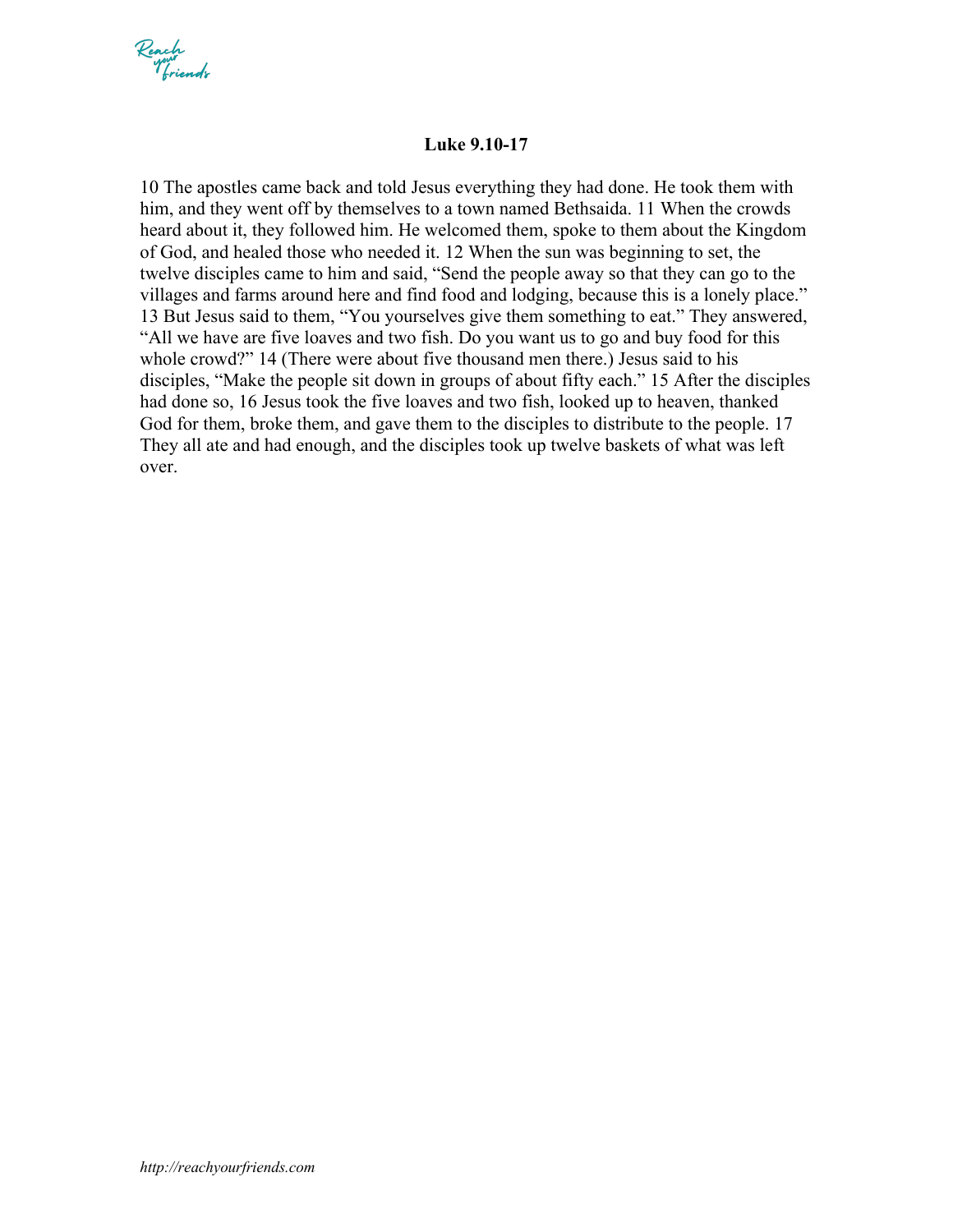

# **Jesus and the Prideful Guests**

*Jesus' Meals 4/5 Luke 14.7-14*

# **The Hook**

- How have you trusted Jesus with the little you have?
- What is the secret to greatness?

# **The Message**

- Read Luke 14.7-14
- If you were a fly on the wall, how would you describe this feast?
- Why does Jesus tell this story?
- What is this story about?
	- o Especially in Middle Eastern Culture, where one sits around the table has great implications of his or her prominence. This is not only a story about humility, but a call to being counter-cultural.
- What is Jesus' secret to greatness?
- What does it mean to humble yourself?
- How do Jesus' words to the host correlate with his story?
- How would society view the poor, crippled, lame and blind?
- How does Jesus view the poor, crippled, lame and blind?

#### **Modernizing the Message**

• How would you tell this story in the  $21<sup>st</sup>$  century?

#### **Lessons**

- Jesus humbles himself to die on a cross, yet is raised to greatness
- Jesus will raise us in greatness, if we spend more of our resources caring for others rather than for ourselves
- Jesus is about social justice

# **Personal Testimony**

• Tell a story at how you saw Jesus care for you when you prioritized others over yourself.

Application

- What are ways this week you can prioritize others in your life? Pray that you would see Jesus care for you as you care for others.
- Index Cards
	- o What is a question about God or the Bible you are thinking about?
	- o What is an area of your life you are struggling with that I can be praying for?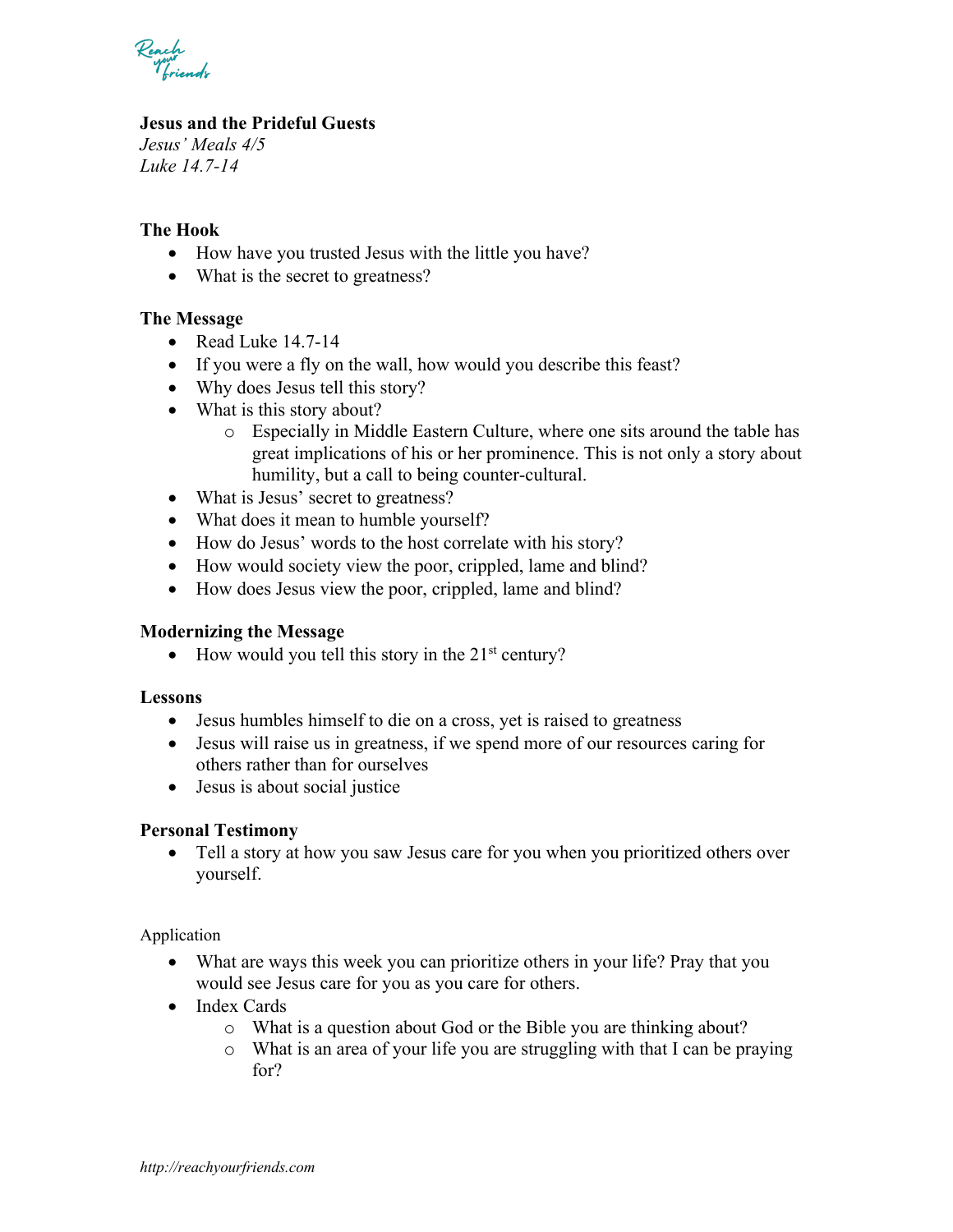

## **Luke 14.7-14**

 $<sup>7</sup>$  Jesus noticed how some of the guests were choosing the best places, so he told this</sup> parable to all of them: 8 "When someone invites you to a wedding feast, do not sit down in the best place. It could happen that someone more important than you has been invited,  $9$  and your host, who invited both of you, would have to come and say to you, 'Let him have this place.' Then you would be embarrassed and have to sit in the lowest place. <sup>10</sup> Instead, when you are invited, to and sit in the lowest place, so that your host will come to you and say, 'Come on up, my friend, to a better place.' This will bring you honor in the presence of all the other guests.  $^{11}$  For everyone who makes himself great will be humbled, and everyone who humbles himself will be made great." <sup>12</sup> Then Jesus said to his host, "When you give a lunch or a dinner, do not invite your friends or your brothers or your relatives or your rich neighbors—for they will invite you back, and in this way you will be paid for what you did. 13 When you give a feast, invite the poor, the crippled, the lame, and the blind; <sup>14</sup> and you will be blessed, because they are not able to pay you back. God will repay you on the day the good people rise from death."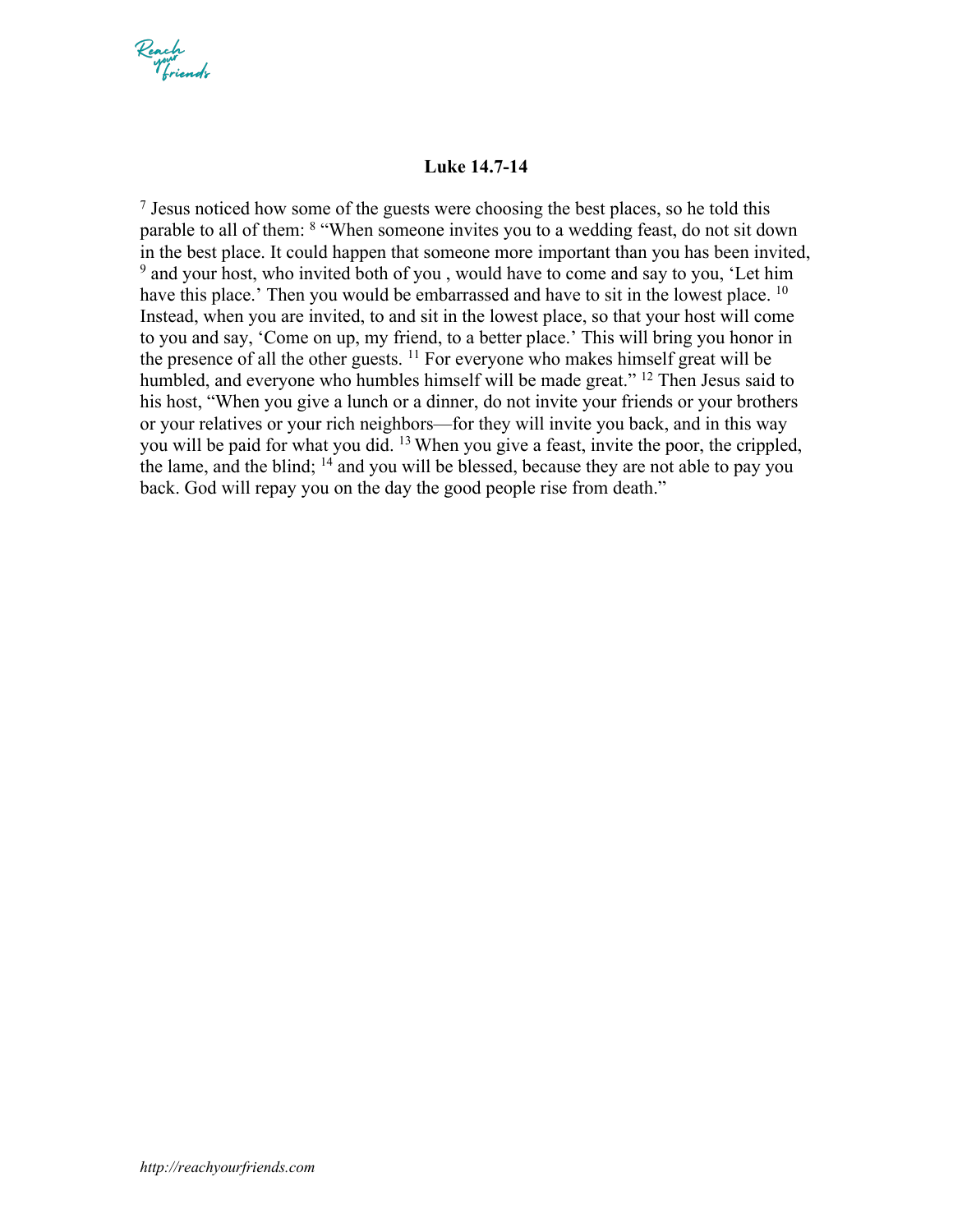Reach<br>Voicendr

# **Jesus and His Followers**

*Jesus' Meals 5/5 Luke 22.14-23*

# **The Hook**

- How have you prioritized others this past week?
- How have you seen Jesus care for you as you cared for others?
- If you knew that you were about to die, how would you spend your final hours?

# **The Message**

- Read Luke 22.14-23
- Explain Passover
	- o The Passover is a celebration and remembrance of how God delivered the Israelites from the oppression of the Egyptians over a thousand year before Jesus. In Exodus, the Israelites were under fierce oppression. Moses came to Pharaoh demanding the release of God's people. When Pharaoh refused, the final curse was that the angel of death would pass over the entire land and that every firstborn infant would die. Only the households that killed a lamb and put the blood on several posts in the house would be spared. During this meal, the Israelites remember God's mercies.
- This meal comes the day before Jesus is tried and executed.
- Who is sitting at this table?
- What does this final meal with Jesus consist of?
- What is the significance of the bread?
	- o Jesus' body would soon be broken for all. Every person who has lived since Jesus will have the opportunity to accept Jesus' body—broken so that we may become whole!
- What is the significance of the wine?
	- o Like his body, Jesus' blood has been shed for all of us. Just like the lamb's blood during the Passover would shield the Israelites from coming death, Jesus' blood shields us from coming death and judgment.
- How would you describe the tone of this meal?
- Imagine yourself at the table. Describe what you are seeing and feeling.
- What must it have been like for Jesus to share a final meal with his betrayer?

#### **Modernizing the Message**

- How would you tell this story in the  $21<sup>st</sup>$  century?
- How would someone spend his final hours?

#### **Lessons**

• Jesus is the fulfillment of the Passover lamb. We are all under the power of sin and the judgment on our lives is death. But, we can be shielded from this judgment, by trusting in Jesus.